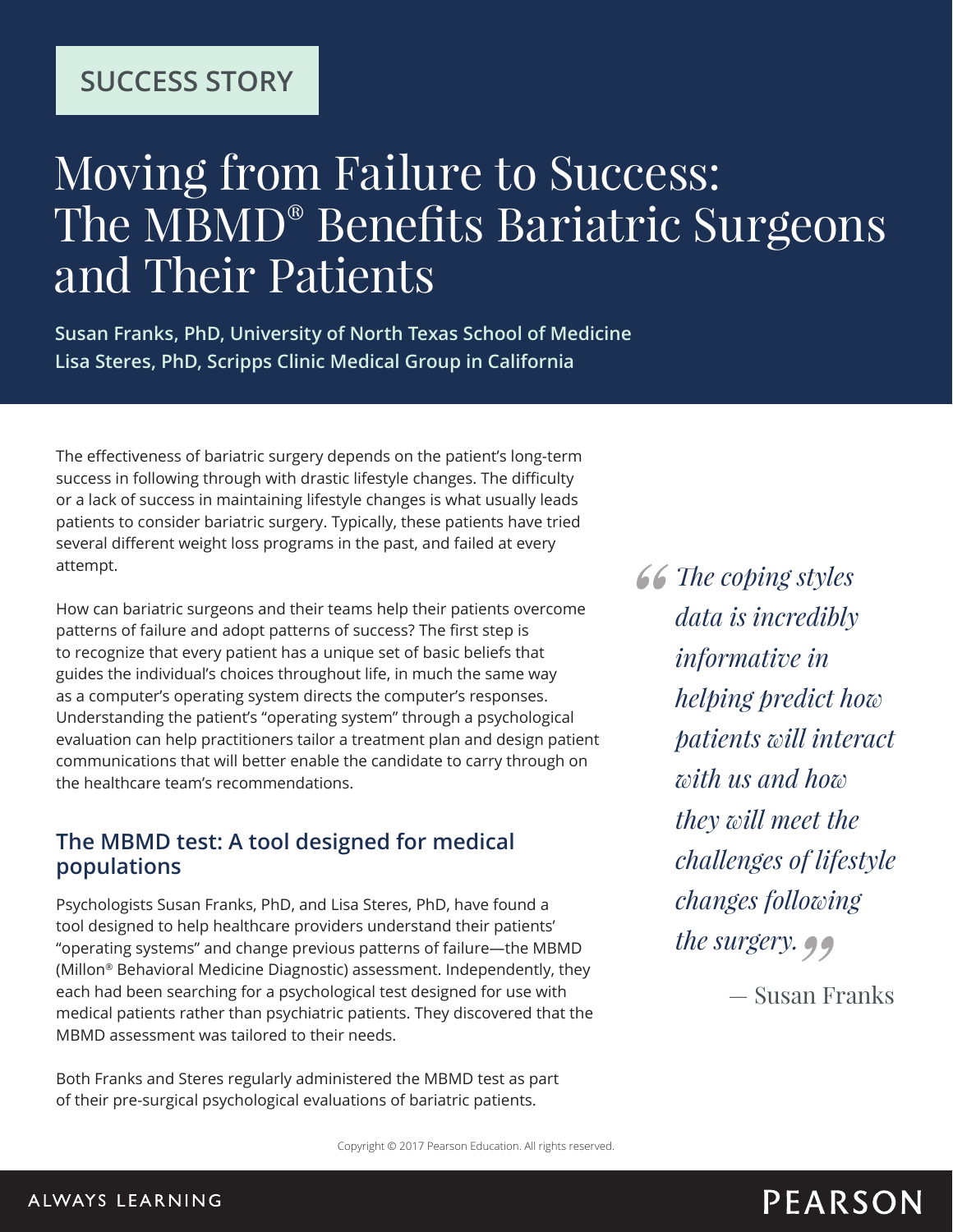Test results present information about patients' psychosocial assets and liabilities, such as coping styles, stress moderators, and treatment prognostics. Both practitioners use this information to help their patients overcome previous patterns of failure by using their strengths and working around their weaknesses. In addition, the assessment provides psychiatric indicators and data on patients' health practices such as smoking, eating, inactivity, alcohol and drug use. Franks and Steres find the MBMD test useful for several purposes:

- Help determine if a patient is suitable for bariatric surgery
- Learn how a patient is likely to react following surgery
- Recommend ways the staff can work with patients to maximize their success

#### **Texas surgeons discover the value of understanding the patient**

The surgeons with whom Franks worked at the University of North Texas School of Medicine have come to insist on psychological evaluations for their patients—and on using a team approach for presurgical evaluation and preparation as well as postsurgical care. Every bariatric patient is assessed by a team composed of a surgeon, a psychologist, and a nutritionist.

Franks' evaluation of bariatric surgery candidates includes psychological testing and an interview. All patients are given the MMPI®-2 (Minnesota Multiphasic Personality Inventory-2) test to learn whether they have any significant psychopathology, the Eating Inventory to learn about their eating patterns, and the MBMD test to learn about how they are likely to react under stress and what support resources they can call upon.

Having used the test for many years, Franks has found it to be very helpful for post-op patient management particularly the scales for coping styles, stress moderators and illness apprehension. "The coping styles data is incredibly informative in helping predict

how patients will interact with us and how they will meet the challenges of lifestyle changes following the surgery," says Franks.

#### **Success-Applying patient knowledge to patient aftercare**

To illustrate how the MBMD test has helped her guide patients to success, Franks describes the case of a 45-year old female patient with Type 2 diabetes. The patient hadn't worked for several years and was receiving disability payments. Her pre-surgical evaluation indicated no significant psychiatric distress and she was approved for surgery.

Franks found the comprehensive MBMD Interpretive [Report](http://images.pearsonclinical.com/images/Assets/MBMD/MBMD_InterpBariatric.pdf) narrative very helpful for this patient. The patient's MBMD test coping styles scores indicated she had a pessimistic attitude with numerous complaints, that she would have a passive-aggressive response to treatment and that she could easily become defensive, angry, and blaming. Her MBMD test stress moderators scores indicated she was overly passive and somewhat irresponsible in taking her pain medications, and that she had a strong spiritual faith. Her MBMD test treatment prognostics indicated problematic compliance, suggesting that the patient may become apathetic when under distress. The MBMD test management guide suggested that slower recovery, overuse of healthcare services, and problematic adherence to a self-care regimen or prescribed lifestyle changes should be expected. The report also recommended using the patient's conforming style and encouraging her to draw upon her support network.

Following surgery, the patient reacted exactly as her MBMD test profile had predicted. Two days post-op she called to report severe chest pains for which no medical cause was found. Nine days post-op she complained that her diet was boring and that she had modified it. Three weeks post-op she had lost 15 pounds, but reported being unhappy with her weight loss. Six weeks post-op she had lost 32 pounds. At this point, she was still complaining but partially compliant.

Armed with the predictive information provided by the MBMD test during the initial evaluation, Franks had

Copyright © 2017 Pearson Education. All rights reserved.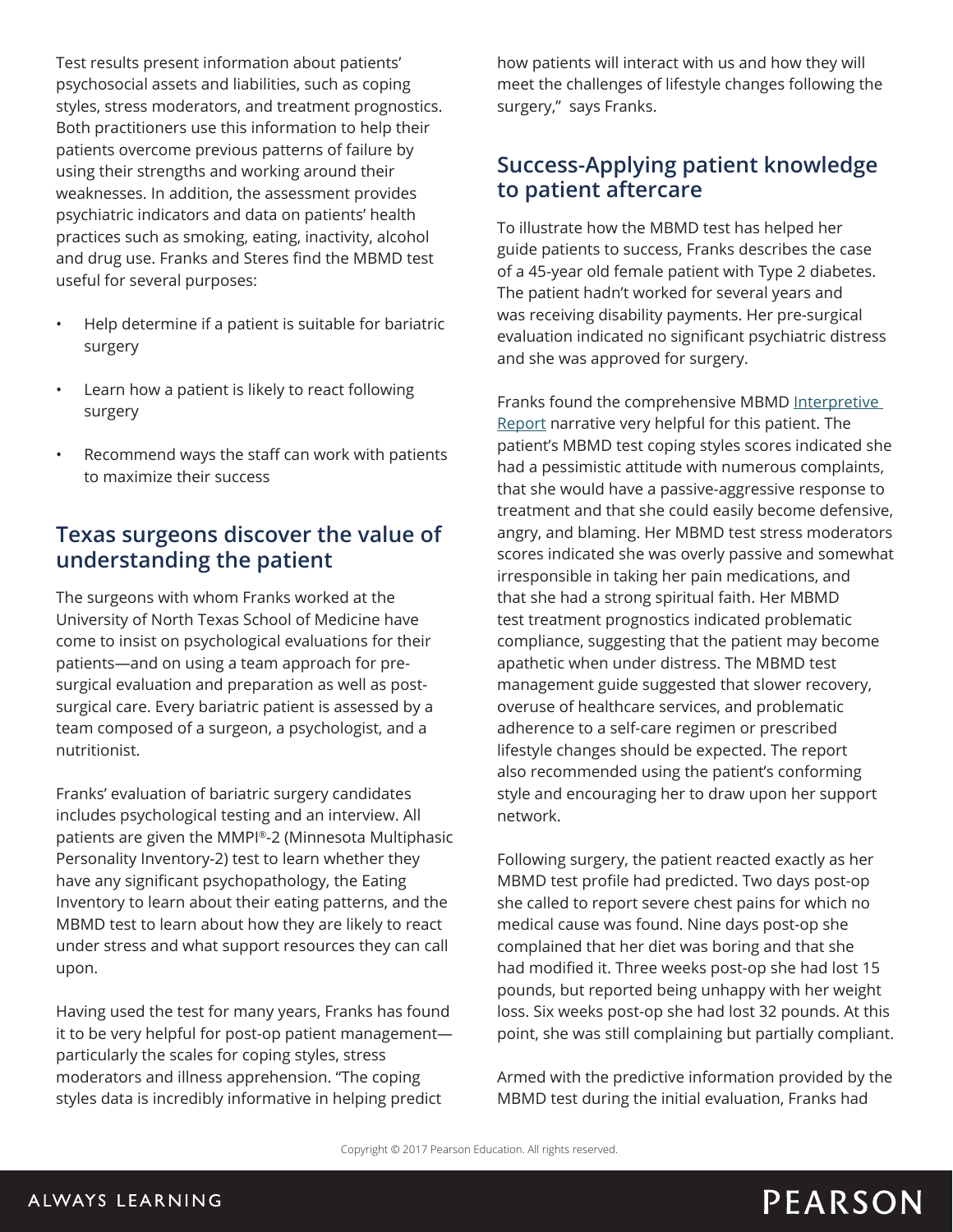been able to forewarn the medical staff and suggest ways to treat the patient that could increase the likelihood of her compliance. The staff worked within the patient's style and needs, encouraging her to use her spiritual support network, providing very explicit dietary instructions, and recommending that she attend aftercare psychotherapy group sessions.

After attending the first group therapy session, the patient was pleased with her weight loss and shifted the focus of her complaints. After her second group session, the patient became very positive and enthusiastic. At 17 weeks post-surgery the patient had incorporated new eating behaviors into her lifestyle, had become more physically active and had lost 58 pounds. She returned to work and no longer received disability payments. In this success story, the care team helped the patient integrate some significant changes into her life by taking the time to first understand her "operating system".

#### **A different scenario**

Without the patient information gained through the MBMD test, the case described above might well have had a much different ending, Franks believes. As a contrast, she cites the case of the last patient to have received bariatric surgery without undergoing the psychological evaluation that is now a required procedure at the clinic.

At four months post-op this patient had lost 15 pounds and was totally non-compliant. Because of the patient's difficult interpersonal style, she was very challenging to manage, says Franks. Franks believes that if the patient had taken the MBMD test, she would not have been immediately offered surgery, but may have been offered psychological treatment before proceeding. In fact, it was the medical team's experience with this patient that convinced the surgeons to incorporate psychological evaluation into their standard protocol for all bariatric pre-surgical evaluations.

#### **The MBMD test put into practice at a California clinic**

At the Scripps Clinic Medical Group in which Steres

practiced, candidates for bariatric surgery received a psychological evaluation conducted by Steres, as well as evaluations conducted by the surgeon, an internal medicine doctor specializing in metabolic issues and obesity, and a dietician. Steres' evaluation protocol includes the MBMD test and the Beck Depression Inventory®–II (BDI®–II), combined with a clinical interview. Since introducing the use of the MBMD assessment into her practice, Steres had conducted about 75 MBMD test administrations. She finds that the surgeons on her team are pleased with the patient information the test provides.

#### **MBMD test scales target the most critical data**

In her evaluation, Steres first reviewed MBMD results to look for psychiatric indications, particularly for depression. She integrated this information with her impression from her clinical interview with the patient and the BDI–II test results.

Then, Steres appraises the treatment prognostics provided by the MBMD report; specifically, problematic compliance and utilization excess. Next, she examines MBMD report data on the patient's coping styles and stress moderators to learn about assets and liabilities the medical team can work with to help the individual be successful. Based on this information, Steres determines whether the patient can tolerate the surgery. If so, her goal is to optimize the patient for surgery, facilitate treatment compliance, and manage utilization. She includes specific treatment recommendations suggested by the MBMD data in her reports so that the treatment team can work with the patient to prepare for surgery and optimize the patient's long-term success postsurgery.

For example, when problematic compliance is flagged in a patient's MBMD report, the report may suggest that the patient is very much an individualist who wants to do things his own way. It may also add that the patient is likely to resist if he feels a treatment plan is imposed on him. In such case, Steres might write in her report, "Actively involve this patient in treatment design and implementation."

# **PEARSON**